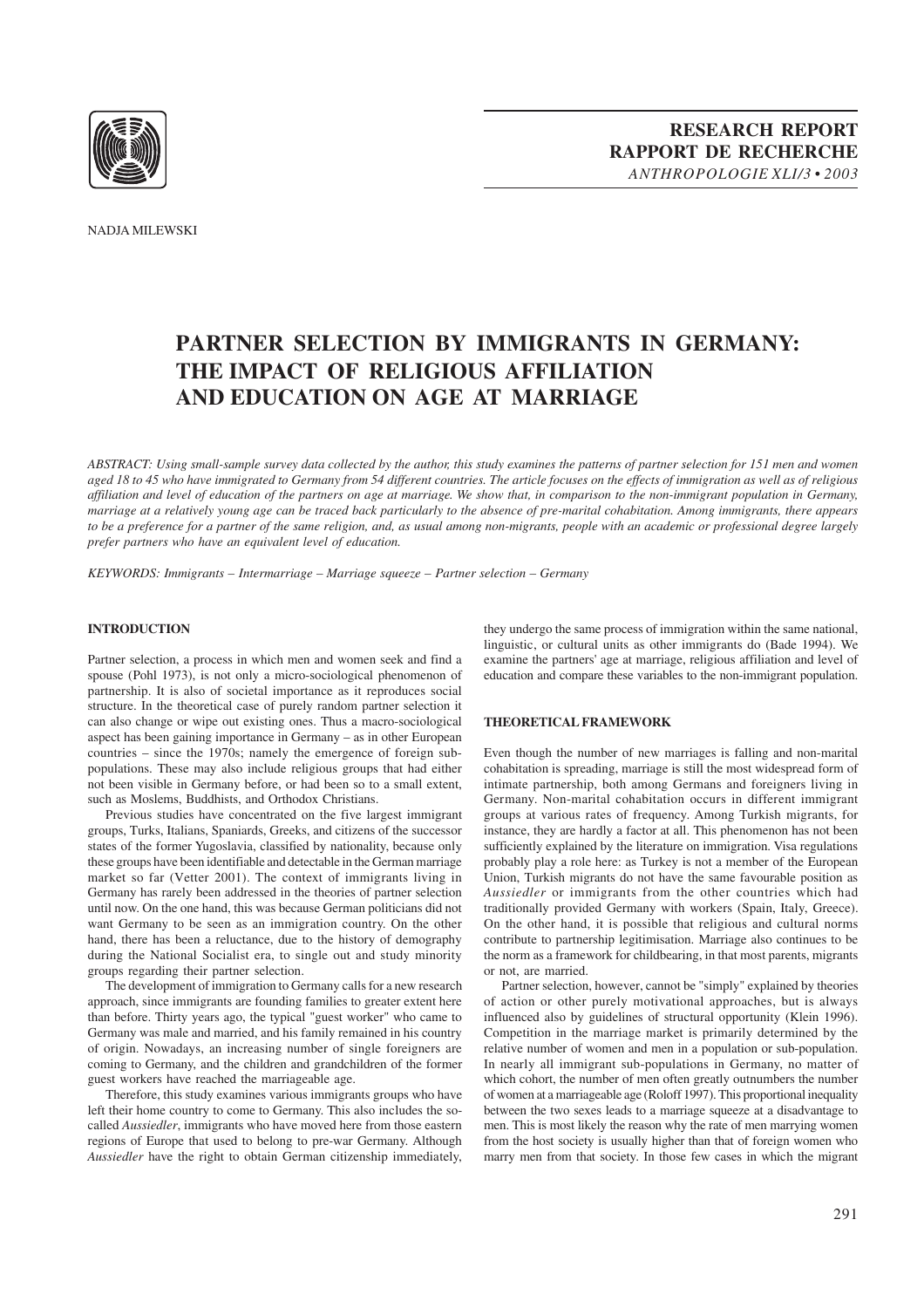group has a higher percentage of females, we can see that more women marry into their host society than men do (as in the case of Koreans).

This marriage squeeze situation also partially explains the relatively low age at marriage for female immigrants. The age at first marriage of migrant women is about two years lower than the average age of their counterparts in German society (Roloff 1998: Marriage age for foreign females: 26.4 years, for German females: 28.0 years; for foreign males: 28.2 years, for German males: 30.6 years).

Another factor influencing age at marriage is the education level a person has. Most of the foreign population residing in Germany have a lower level of education than the average German does. The act of migrating is usually accompanied by a loss of status, and the children of immigrants do not attend schools of higher education at the same rate as German children do (Fritzsche 2000). This may be another explanation of why, on average, foreign males marry two years earlier than German men. In addition, migrants possibly follow the marriage pattern of their country of origin rather than that of their host country. Nauck (2001) has shown that in Turkey even women with a higher school degree enter into their first marriage at a relatively young age, as hypergamy ("marrying up") is common in Turkish society. Hypergamy usually applies to a system that uses a strictly "ranking" education system, makes considerable investments in education, and differentiates in status between the sexes.

However, preferences and norms only show up against the structural background of the marriage market. We can see that many foreigners living in Germany tend to marry a foreigner of the same nationality or – to a much lesser extent – a German (and only rarely a foreigner from a different migrant group). This behaviour can be explained by looking at family economics, that is, a common language, culture, and social background facilitates communication and social relations. According to Becker's theory (Becker 1991), there should also be similarities in religious affiliation and the level of education. However, partner selection is regulated by the limits set by the marriage market, which include sex ratios and the participation of each sex in education. As Becker states, "Consequently, the lowest-quality members of the redundant sex remain single when there is positive assortative mating of those marrying, and the highest-quality members remain single when there is negative sorting" (Becker 1991: 120). This also includes sex differences in education leading to hypergamy. The more women participate in education, the more the number of homogeneous unions should increase, since the theory of family economics professes that homogamy in regard to educational level is preferred. This seems to be the case for Germans, but not – or not yet – to the amounts expected.

There has been very little research done on education and religious affiliation of foreigners in Germany on the individual level. Religion is seen as being secondary, if anything, to education, at least among Germans (Rückert *et al.* 1979). The majority of previous studies focus only on Catholics, Lutherans, Jews, or those without any religious affiliation (the official statistics in Germany do not register any other denominations). Therefore it is nearly impossible to draw any conclusions about the marriage behaviour of migrants from Asian countries (including Turkey). We can only assume that marriages between Germans and foreigners are more common among people of the same religion, such as those between an Italian or Spanish Catholic and a German of the same faith. This behavioural pattern is reflected by the low number of marriages between Germans and Greeks (who belong to the Greek Orthodox Church) or Turks (who mostly are Moslems). So far, no studies have been carried out on the marriage tendencies of members of smaller groups. Here we would assume that the smaller the size of the group, the higher the rate of marriage with non-group members. In this paper, we concentrate on these aspects and seek to expand our knowledge in this regard.

#### **DEFINITION, DATA AND METHOD**

The picture of migration to Germany is so complex that it is difficult to view all of the statistics on the subject at once. On the one hand, there are relevant events which take place outside the country, such as couples marrying before they immigrate to Germany, or people of German citizenship marrying abroad. On the other hand, the official statistics in Germany only takes "German" or "non-German" citizenship into account. Because of naturalization, these figures do not necessarily give us any insight into the migration process. This is why our study deviates from the official definitions. We define an immigrant as a person who has left the country of birth and now lives in another country. The definition does not question a change in citizenship or the reasons behind migration. People who leave their home country after their 18th birthday are defined as first generation immigrants; their children are the second generation (the terms "migrant" or "immigrant" refer to both first and second generation migrants). Foreign people who have not immigrated (because they were born in Germany) or whose parents did not immigrate are regarded as not having migrant status. A marriage in which the partners differ in one aspect of culture, be it education, religion, or national origin, is defined as intermarriage. If the partners, married or cohabiting, belong to the same groups, the (marital) union is viewed as being homogeneous.

The data come from a small-sample survey collected in 2002. We used the snowball system for circulating the questionnaire. Distributors were, for example, German teachers of foreigners and contact persons working in ethnic clubs and religious community centers. A total of 302 people (151 Germans and 151 immigrants, single, married, or living in non-marital cohabitation) aged 18 to 45 participated in the study. The immigrants come from 54 countries. We asked questions on the level of education and nationality and sorted them according to continents of origin (due to visa restrictions). We also asked the respondents to indicate their religious affiliation in the questionnaire. This seemed necessary because the research literature on immigration only reflects speculations about the relation between a person's ethnic/ national origin and his/her religion. Persons from larger religious groups, for example Moslems, were included in this sample as well as those of smaller groups, such as Buddhists.

For comparisons regarding the age at marriage, we used the H-Test and the F-Test. The Chi2-Test was used for a comparison between alternative data. The confidence interval is 95%. (For detailed documentation of the questionnaire, methods, and the sample, see Milewski-Nykiel 2002.)

#### **RESULTS**

#### **Age at marriage**

Migrants marry at a younger age than non-migrants do. The immigrants in our sample married aged 25.7 (women) and 28.4 (men); women without a migration background at 26.9, and non-migrant men at age 30.3. These results are relatively close to the average age at marriage observed in Germany (see section on Theoretical framework for a comparison).

The results of this study show that one cannot explain immigrants' younger age at marriage as having one singular cause. First, the low age at marriage for both sexes arises from a significantly lower frequency of pre-marital cohabitation than that of non-migrants. Only 28.6 percent of relationships in which both partners are immigrants lived together before they entered a marital union, as opposed to 77.3 percent of nonmigrant ones. This compares to merely 57.1 percent of female migrants who married a non-migrant man and lived with their partner before the wedding. However, 81.8 percent of male migrants married to a nonmigrant woman had been in a pre-marital cohabitational union. Immigrated women without having experienced a pre-marital cohabitation marry at age 24.3, those who engaged in pre-marital cohabitation at age 27.9 (non-migrant women: 24.4/27.5 years). For men, the experience of a pre-marital cohabitation also influenced their age at marriage significantly: they marry at 29.6 years; those without pre-marital cohabitation at 27.3 years (non-migrants: 29.2/30.8 years).

Since the frequency of pre-marital cohabitation is similar for first and second generation immigrants, it is clear that another factor than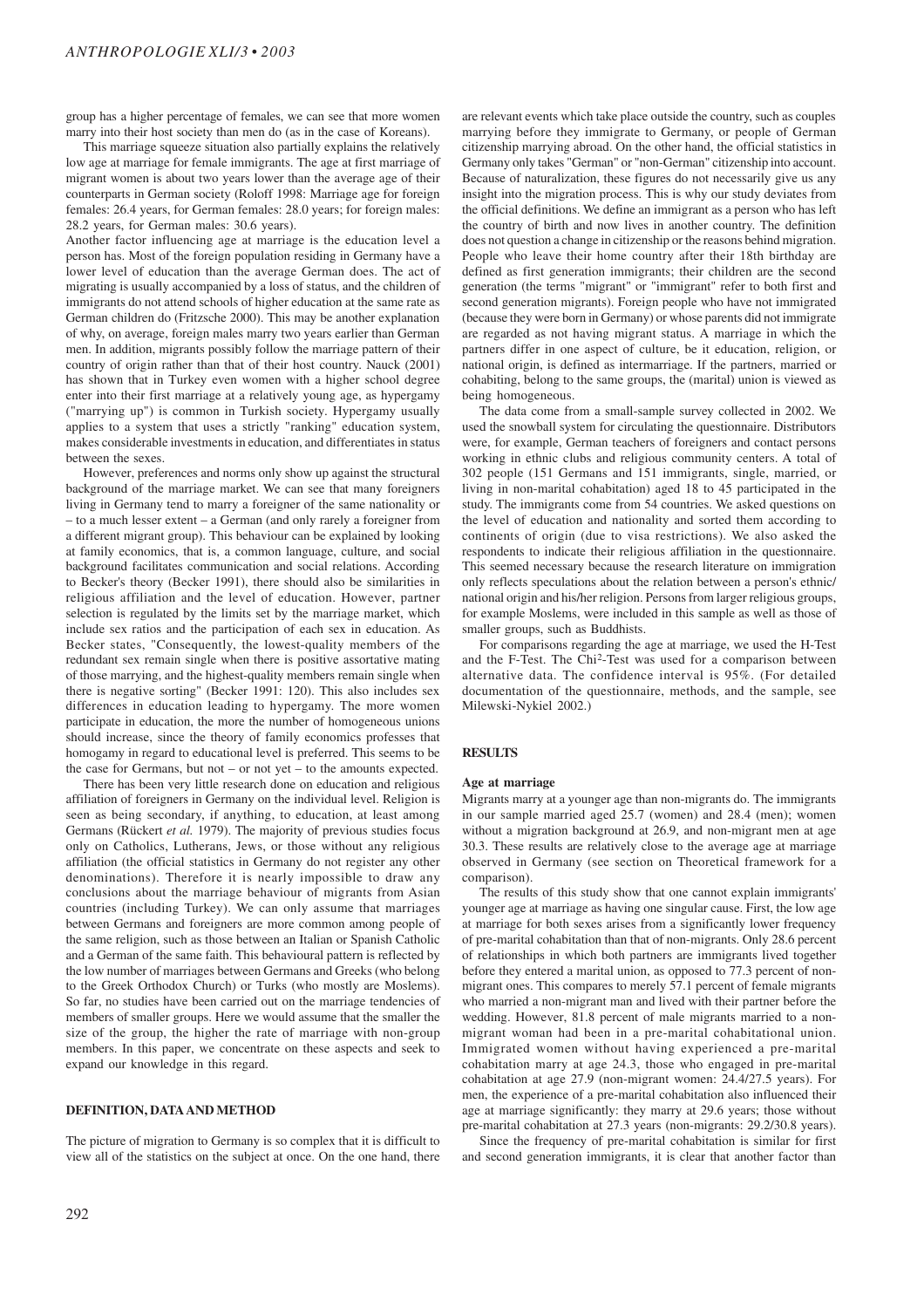

FIGURE 1. Age at marriage by religious affiliation.



FIGURE 2. Age at marriage by level of education.

visa restriction plays a role. These are the religious attitudes which also affect the frequency of pre-marital cohabitation. Members of Moslem and smaller Christian church communities (mainly the Orthodox churches) show by far the lowest frequency of pre-marital cohabitation. In addition, Moslem women marry at the youngest average age (22.3 years), while those with no religious affiliation enter a marital union at a relatively high age at marriage (28.6 years). This compares to 30.3 years for women of smaller Christian groups, which is the oldest age at marriage, and 27.4 years for Buddhist women. The size of the marriage market seems to influence the wide differences in the age at marriage: members of larger minorities are able to a greater extent to find partners of the same religion and marry at a younger age than members of relatively small groups, even if they are not in pre-marital cohabitation, which is the case for members of smaller Christian groups in the sample (*Figure 1*).

For men with an immigration background, we see that the distribution for the age at marriage tends to be U-shaped when the education level is taken into account (*Hauptschule*/9 years attendance at school: 33.0*, Mittlere Reife*/10 years of school attendance: 25.6, and college degree: 29.4 years). In our sample, the relatively high age at marriage for persons with 9 years attendance at school can possibly be attributed to the migration process itself, as in most cases the latter is accompanied with a loss of status. It is also possible that seeking a bride in the immigrant's home country leads to the postponement of marriage. A significant difference in the average age at marriage between the immigrant generations seems to support this hypothesis. First generation migrants show a higher age at marriage (29.8 years) than their second generation counterparts (26.1 years), who either came to Germany with their parents during their childhood or were born here (*Figure 2*).

For women with an immigrant background, both first and second generation, we cannot observe any relation between the average age at marriage and the education level. On the one hand, this may be the result of their relatively low level of participation in the education system. On the other hand, immigrated women may still follow the common mating patterns of their home countries.

## **Aspects of Homogamy/Heterogamy**

For university graduates and people who have completed an occupational training program, our sample confirms restrictive tendencies in the choice of a partner. Men and women who have immigrated as well as non-migrants tend to prefer a homogeneous partnership. This was evident in the answers given by singles as well as by people living together with a partner. Only in the group of non-cohabiting women and men who have a boy- or girlfriend is the number of heterogeneous partnerships larger than the homogeneous ones.

We find the same pattern regarding religious affiliation. Thus we cannot confirm the hypothesis that its importance is declining. Single persons of all religious groups significantly prefer a homogeneous partnership, nearly without exception. When there is a mixed marriage or non-marital union, in most of the cases the partner belongs to a group at least within the same world-religion, for example between both of the large Christian churches in Germany. We observe a relatively